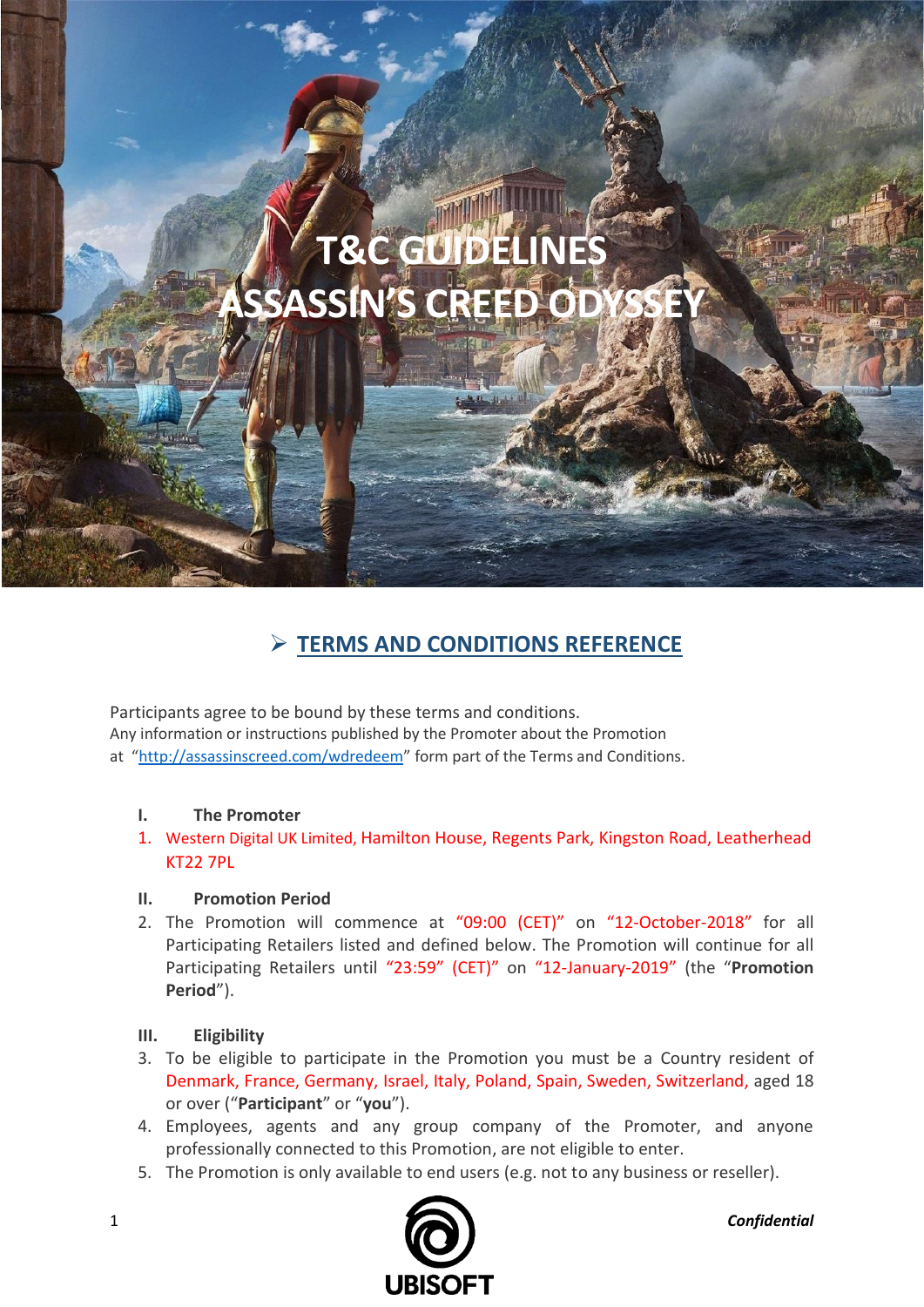- 6. Participants may submit a maximum of one (1) Claim per Promotion Product purchased, and a maximum of one (1) Claim during the Promotion Period.
- 7. This Promotion is not valid in conjunction with any other offer or discount.

### **IV. Offer**

8. Participants who purchase a new (i.e. not second hand) WD Blue 1TB or 2TB SSD, a WD Black 500GB or 1TB SSD included in the list below (each a "**Promotion Product**") from a participating retailer included in the list below (each a "**Participating Retailer**") within the Promotion Period will be entitled to claim a Ubisoft© promo code ("**Reward Code**") which can be used to redeem (before 12 February 2019) one (1) free licensed digital copy of Assassin's Creed Odyssey Standard Edition (available to download from 5th October 2018 (the "**Content**").

Participating Retailers:

| <b>Country</b> | Retailer        |
|----------------|-----------------|
| <b>Sweden</b>  | <b>I</b> Dustin |
| <b>Sweden</b>  | WebHallen       |

Participating products/models:

|                    | WD Blue 1TB 3D NAND Internal SSD 2.5" |
|--------------------|---------------------------------------|
| <b>WDS100T2B0A</b> | <b>SATA</b>                           |
|                    | WD Blue 1TB 3D NAND Internal SSD M.2  |
| <b>WDS100T2B0B</b> | <b>SATA</b>                           |
|                    | WD Blue 2TB 3D NAND Internal SSD 2.5" |
| <b>WDS200T2B0A</b> | <b>SATA</b>                           |
|                    | WD Blue 2TB 3D NAND Internal SSD M.2  |
| <b>WDS200T2B0B</b> | <b>SATA</b>                           |
| <b>WDS500G2X0C</b> | WD Black SSD NVME 500GB               |
| <b>WDS100T2X0C</b> | <b>WD Black SSD NVME 1TB</b>          |

9. The Reward Code is non-transferable, not available for resell and there is no cash alternative. In the event of unforeseen circumstances the Promoter may substitute a reward of equal or greater value for the Reward Code.

#### **V. How to claim**

- 10. To claim, Participants must do the following (a "**Claim**"):
	- a. During the Promotion Period, Purchase a Promotion Product from a Participating Retailer and provide any information required by the Participating Retailer at the point of purchase;
	- b. Obtain the Reward Code from the Participating Retailer, which will be provided by– selected r/etailer;
	- c. Between "09:00 (CET)" on "12-10-18" and "23:59 (CET)" on "12-01-19" ("**Redemption Period**"):
		- i. Go to -http://assassinscreed.com/wdredeem
		- ii. Log in with your existing Uplay credentials or create a new account;